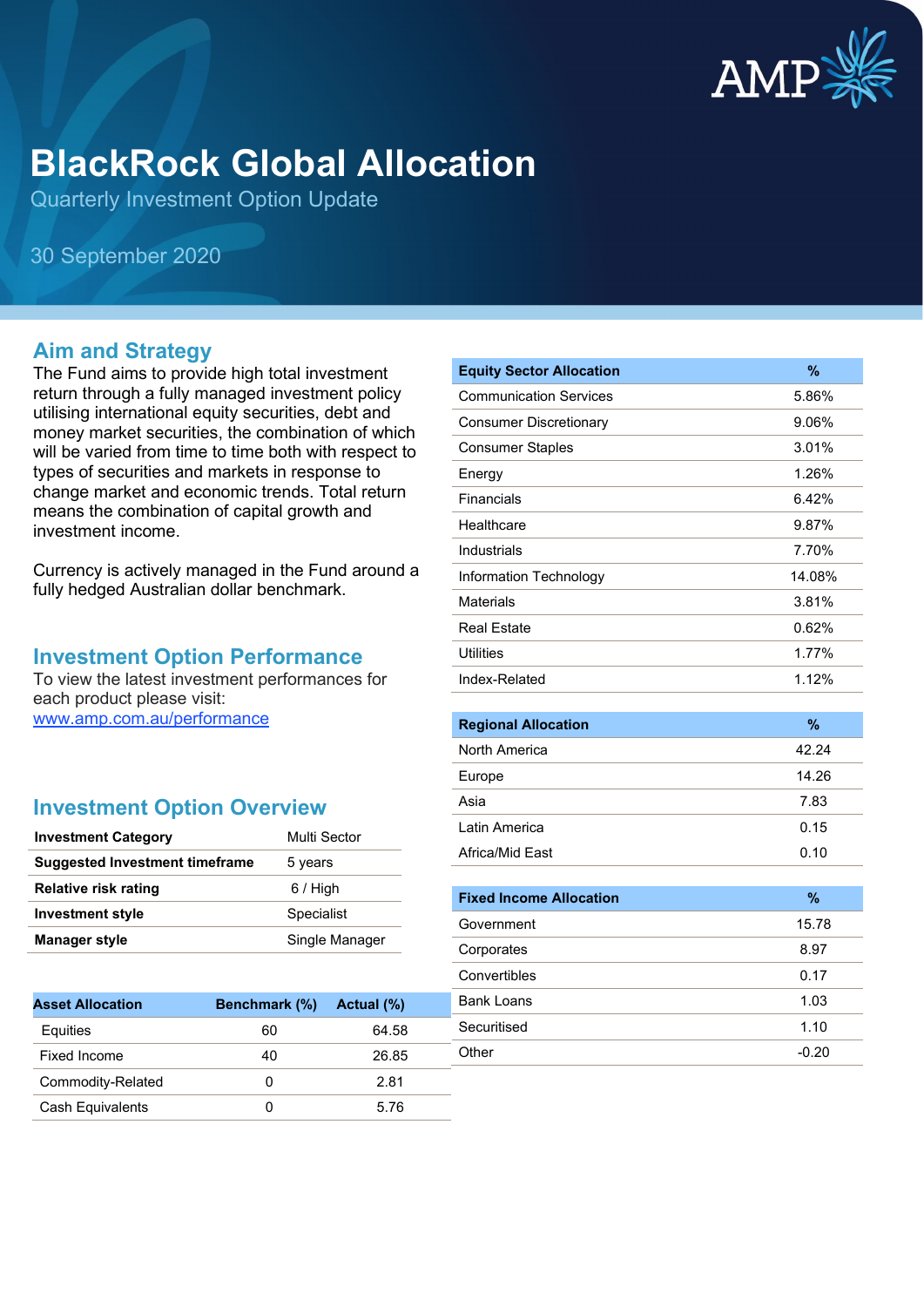### **Portfolio Summary**

Within the Global Allocation Fund, positioning reflects a desire to invest for the long-term while managing for the short-term. The investment manager remains overweight equities as they expect continued economic improvement, progress on the health front, (i.e. treatment protocol and vaccine) and continued support from the Fed, particularly given its pivot towards a more dovish reaction function over the long-term.

That said, in the near-term they have trimmed their equity overweight in September based on the expectation that the market will be more volatile, and range bound into the election. Within fixed income, they continue to use duration as a partial hedge against equity risk however consistent with their view of an improving economy, they remain underweight relative to the benchmark. Given the dearth of income as a result of the sustained low rate environment, they also maintain exposure to credit (primarily high yield but also some investment grade) and to select emerging market sovereign debt as additional sources of yield that should continue to benefit from aging demographics, an increasing demand for income, and an improving global economy.

Given the fund's risk aware mandate, they look to balance exposure to risk assets with a diversified selection of portfolio hedges including (the afore mentioned) duration, cash, gold-related securities, derivatives and FX positioning.

### **Investment Option Commentary**

- Regionally, the strategy is overweight the United States and to a lesser extent, China, and have grown more constructive on European equities (ex-U.K.) amidst further policy support from joint monetary and fiscal efforts. They remain underweight Japan, U.K. Australia, and Canada. Their underweight positions within these countries are due primarily to the sector composition of their equity markets, including significant weights to financials and secularly challenged industries.
- From a sector perspective, the strategy continues to emphasize secular growth themes across high quality and innovative companies in areas such as consumer discretionary, technology, healthcare, and communication services. The investment manager remains cautious on deep value-oriented sectors, notably energy and parts of the financial sector where commerce is changing the efficacy of these business models.
- The investment manager continues to favor secular growth companies for the long-term, however have tilted the portfolio towards select cyclical industries such as rails, manufacturing, aerospace and defense, and specialty chemicals that will benefit from a stabilizing economy but do not require a sharp upturn in economic activity as a catalyst.
- As of September month-end, portfolio duration was 2.4 years, an underweight relative to the 2.75 duration of the fund's reference benchmark. With negative rates prevailing in many fixed income markets, and US rates near historic lows (however unlikely to turn negative), the investment manager believes the efficacy of government bonds as an effective hedge to equity volatility has been diminished meaningfully.
- The investment manager continues to manage their yield curve exposure to maximize the hedging properties of the nominal Treasury positions. As the Federal reserve has reduced policy rates to historic lows, they feel that opportunities at the mid to long end of the curve have the potential to offer more efficient portfolio diversification than shorter-dated maturities.
- The investment manager continues to build yield into the portfolio via high-quality spread assets with a preference for a diversified basket of high yield credit securities, as well as select EM sovereigns and securitized debt. The aggregate exposure of these off-benchmark fixed income asset classes currently exceeds ~10% of AUM and helps to differentiate Global Allocation from more traditional "60/40" portfolios.
- Given the current environment, the investment manager believes that cash equivalents may be a comparable to short- and intermediate-term U.S. Treasuries in their effectiveness in mitigating equity risk. They also hold cash a source of funding as they look to opportunistically deploy capital.
- While the strategy remain overweight US Dollar given its historical roles as reliable hedges during periods of market volatility, they have decreased the overweight given the low interest rate environment and political uncertainty in the U.S., as well as a better than expected recovery in Europe. In addition to the USD, they are overweight the euro and Japanese yen.